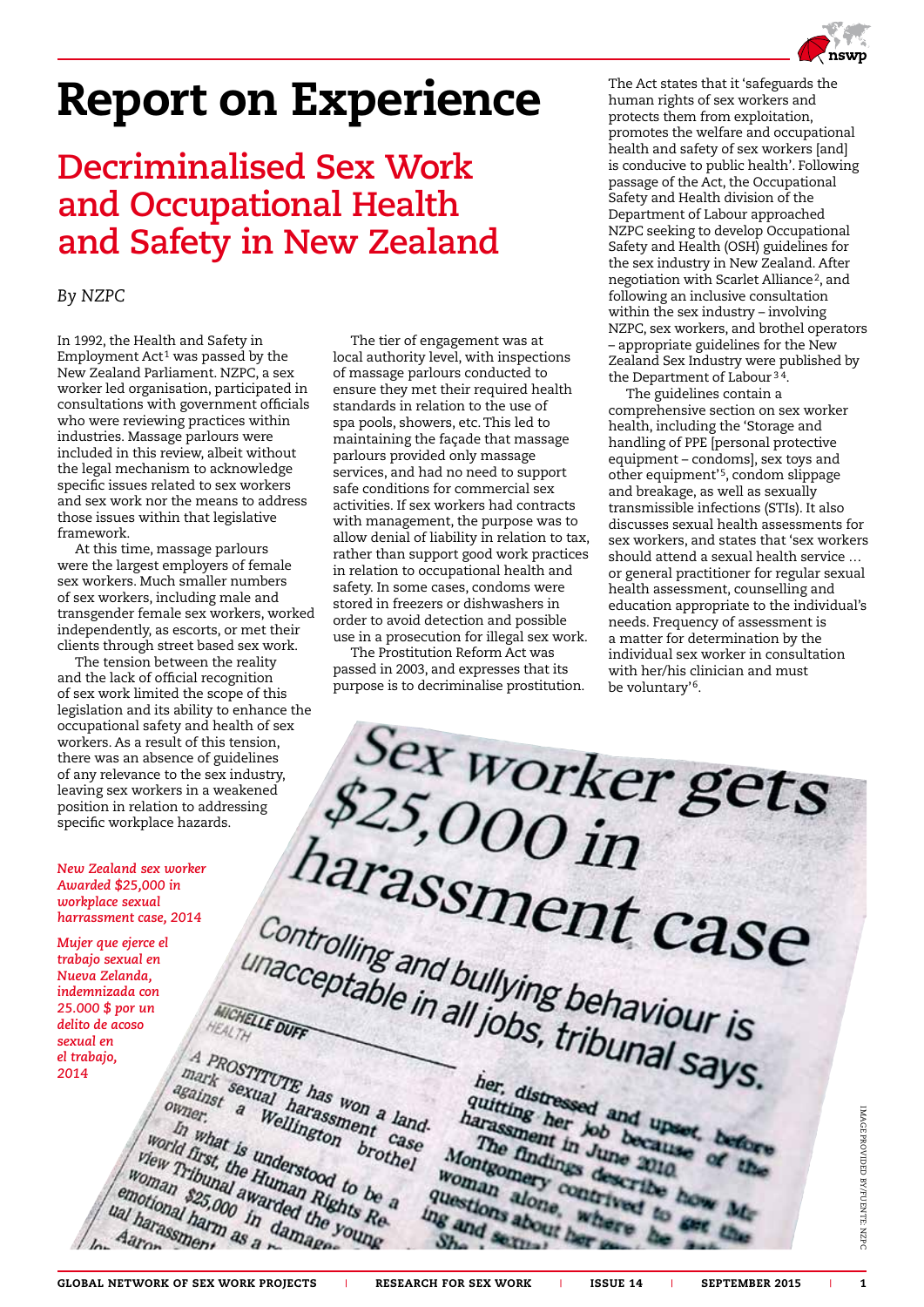



The Health and Safety in Employment Act provides that an employee may refuse to perform any work that they believe is likely to cause them serious harm.<sup>7</sup> Importantly, sex workers do not have to perceive harm in order to refuse to perform work as the Prostitution Reform Act, along with criminal law, is explicit in the right of the sex worker to say no to sex, commercial or otherwise. Fortunately, this is reinforced in the Occupational Safety and Health (OSH) guidelines, and strengthens the sex worker's position in negotiating with clients and brothel operators alike. This is despite some people attempting to undermine this right by making comparisons to their own non-sex work work, to explain why sex workers should not be allowed to refuse to provide sexual services.

There has been interagency cooperation between groups as diverse as the Police, the Ministry of Business, Innovation and Employment, and NZPC: Sex Worker's Collective in promoting occupational health and safety in sex work venues, including managed brothels. Promotional material explicitly mentions the right of the sex worker to say yes and their right to say no, their right to insist on the use of showers and condoms, and their right to freedom from force.8

Connecting complaints to enforcement agencies, such as WorkSafe New Zealand, the agency charged with regulating New Zealand's work place health and safety 9, is challenging for individual sex workers, as working through formal channels can be a slow process for anyone.

Nevertheless, sex workers are utilising easy to access employment mediation services, the Disputes Tribunal, as well as the Human Rights Commission, to resolve work place conflicts that create stress

and undermine their occupational safety and health. NZPC: Sex Worker's Collective is often the first point of contact for sex workers to lodge a concern and, in turn, will support the sex worker in the most appropriate way to seek a resolution or change in practices.

In one judgement in 2014 by the Human Rights Review Tribunal<sup>10</sup>, a brothel operator was ordered to undertake sexual harassment training and to pay a sex worker NZ\$25,000 damages 'for humiliation, loss of dignity and injury to the feelings of the' sex worker.

In order for sex workers to determine their safety at work, they need portals through which they can access the appropriate government agencies of their choice. Our experience in New Zealand is that illegal workplace practices in a criminalised environment are almost impossible for sex workers to address effectively, as there are too many barriers that put the sex worker at risk. These barriers include, but are not limited to, detection and identification in future round-ups of sex workers by the Police or Immigration as they clamp down on illegal sex work.

Decriminalisation of sex work in New Zealand means sex workers, clients, operators of brothels, and other third parties are able to operate within a legal framework where many malpractices can be addressed under a range of laws, including labour laws such as occupational health and safety legislation. It is necessary for any Government agency to build relationships with the sex industry that are not coercive or unnecessarily intrusive, yet are able to facilitate in upholding sex workers rights to occupational health and safety. It is about institutional and industry knowledge, and building respect

### *'Our right to say YES, our right to say NO' poster by NZPC*

### *Póster deL NZPC: ¡Nuestro derecho a decir SÍ, nuestro derecho a decir NO!*

and trust, where the sex worker can seamlessly access support, appropriate information, or lodge a complaint, free from judgement.

While decriminalisation and its implementation is ongoing, evidence is growing that the occupational health and safety of sex workers is improved under this legal framework.

### Authors

Catherine Healy, BA Dip Tch, National Coordinator, Calum Bennachie PhD Programme and Operations Co-ordinator, Ahi Wihongi, Community liaison, worked on the paper. We are all part of NZPC and play a leading role in advocating for the rights of sex workers in Aotearoa/New Zealand.

### Footnotes

- 1 'Health and Safety in Employment Act 1992', New Zealand Legislation, [http://www.](http://www.legislation.govt.nz/act/public/1992/0096/latest/DLM278829.html?search=ts_act%40bill%40regulation%40deemedreg_health+and+safety+in+employment_resel_25_a&p=1) [legislation.govt.nz/act/public/1992/0096/](http://www.legislation.govt.nz/act/public/1992/0096/latest/DLM278829.html?search=ts_act%40bill%40regulation%40deemedreg_health+and+safety+in+employment_resel_25_a&p=1) [latest/DLM278829.html?search=ts\\_ac](http://www.legislation.govt.nz/act/public/1992/0096/latest/DLM278829.html?search=ts_act%40bill%40regulation%40deemedreg_health+and+safety+in+employment_resel_25_a&p=1) [t%40bill%40regulation%40deemedr](http://www.legislation.govt.nz/act/public/1992/0096/latest/DLM278829.html?search=ts_act%40bill%40regulation%40deemedreg_health+and+safety+in+employment_resel_25_a&p=1) [eg\\_health+and+safety+in+employment\\_](http://www.legislation.govt.nz/act/public/1992/0096/latest/DLM278829.html?search=ts_act%40bill%40regulation%40deemedreg_health+and+safety+in+employment_resel_25_a&p=1) [resel\\_25\\_a&p=1](http://www.legislation.govt.nz/act/public/1992/0096/latest/DLM278829.html?search=ts_act%40bill%40regulation%40deemedreg_health+and+safety+in+employment_resel_25_a&p=1)
- 2 Scarlet Alliance is the peak sex worker organisation in Australia. NZPC had informed Labour Department officials of the existence of the guidelines developed by Scarlet Alliance, and suggested they approach Scarlet Alliance with a view to using the guidelines as a model and adopting them for NZ. Scarlet Alliance released the guidelines on the condition that the Department of Labour work with sex workers in adapting them. The government was already working with NZPC.
- 3 G. Abel, C. Healy, C. Bennachie, & A Reed, 'The Prostitution Reform Act', in Ta*king the crime out of sex work: New Zealand sex workers fight for decriminalisation*, ed., G. Abel et al., (Bristol: Polity Press, 2010), 77.
- 4 'A Guide to Occupational Health and Safety in the New Zealand Sex Industry,' Department of Labour, [http://www.business.govt.nz/](http://www.business.govt.nz/worksafe/information-guidance/all-guidance-items/sex-industry-a-guide-to-occupational-health-and-safety-in-the-new-zealand/sexindustry.pdf) [worksafe/information-guidance/all-guidance](http://www.business.govt.nz/worksafe/information-guidance/all-guidance-items/sex-industry-a-guide-to-occupational-health-and-safety-in-the-new-zealand/sexindustry.pdf)[items/sex-industry-a-guide-to-occupational](http://www.business.govt.nz/worksafe/information-guidance/all-guidance-items/sex-industry-a-guide-to-occupational-health-and-safety-in-the-new-zealand/sexindustry.pdf)[health-and-safety-in-the-new-zealand/](http://www.business.govt.nz/worksafe/information-guidance/all-guidance-items/sex-industry-a-guide-to-occupational-health-and-safety-in-the-new-zealand/sexindustry.pdf) [sexindustry.pdf](http://www.business.govt.nz/worksafe/information-guidance/all-guidance-items/sex-industry-a-guide-to-occupational-health-and-safety-in-the-new-zealand/sexindustry.pdf)
- 5 *Ibid*., 3.

- 7 'Health and Safety in Employment Act 1992, section 28A', New Zealand Legislation, [http://](http://www.legislation.govt.nz/act/public/1992/0096/latest/DLM279602.html?search=ts_act%40bill%40regulation%40deemedreg_health+and+safety+in+employment_resel_25_a&p=1) [www.legislation.govt.nz/act/public/1992/0096/](http://www.legislation.govt.nz/act/public/1992/0096/latest/DLM279602.html?search=ts_act%40bill%40regulation%40deemedreg_health+and+safety+in+employment_resel_25_a&p=1) [latest/DLM279602.html?search=ts\\_ac](http://www.legislation.govt.nz/act/public/1992/0096/latest/DLM279602.html?search=ts_act%40bill%40regulation%40deemedreg_health+and+safety+in+employment_resel_25_a&p=1) [t%40bill%40regulation%40deemedr](http://www.legislation.govt.nz/act/public/1992/0096/latest/DLM279602.html?search=ts_act%40bill%40regulation%40deemedreg_health+and+safety+in+employment_resel_25_a&p=1) [eg\\_health+and+safety+in+employment\\_](http://www.legislation.govt.nz/act/public/1992/0096/latest/DLM279602.html?search=ts_act%40bill%40regulation%40deemedreg_health+and+safety+in+employment_resel_25_a&p=1) [resel\\_25\\_a&p=1](http://www.legislation.govt.nz/act/public/1992/0096/latest/DLM279602.html?search=ts_act%40bill%40regulation%40deemedreg_health+and+safety+in+employment_resel_25_a&p=1)
- 8 Poster, 'Our right to say yes, our right to say no'
- 9 'About us,' WORKSAFE, [http://www.business.](http://www.business.govt.nz/worksafe/about) [govt.nz/worksafe/about](http://www.business.govt.nz/worksafe/about)
- 10 DML v Montgomery [2014] NZHRRT 6 (12 February 2014), [http://www.nzlii.org/cgi](http://www.nzlii.org/cgi-bin/download.cgi/cgi-bin/download.cgi/download/nz/cases/NZHRRT/2014/6.pdf)[bin/download.cgi/cgi-bin/download.cgi/](http://www.nzlii.org/cgi-bin/download.cgi/cgi-bin/download.cgi/download/nz/cases/NZHRRT/2014/6.pdf) [download/nz/cases/NZHRRT/2014/6.pdf](http://www.nzlii.org/cgi-bin/download.cgi/cgi-bin/download.cgi/download/nz/cases/NZHRRT/2014/6.pdf)

GLOBAL NETWORK OF SEX WORK PROJECTS | RESEARCH FOR SEX WORK | ISSUE 14 | SEPTEMBER 2015 | 2

<sup>6</sup> *Ibid*., 34.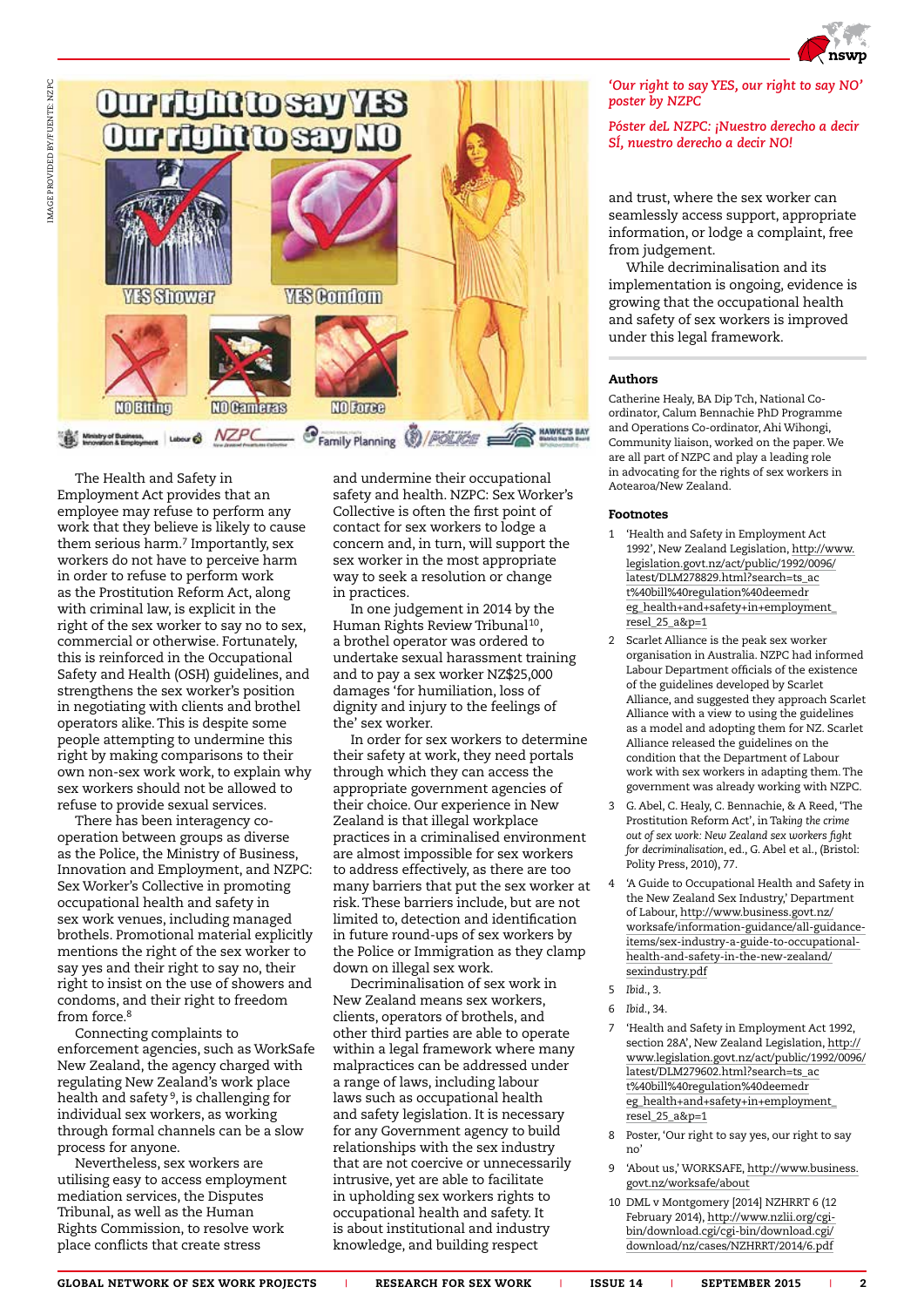## Informe Basado en la Experiencia:

## **la Despenalización del Trabajo Sexual y la Seguridad y Salud Laborales en Nueva Zelanda**

*Por el NZPC*

En 1992, la Ley de Seguridad y Salud en el Trabajo<sup>1</sup> fue aprobada en el Parlamento de Nueva Zelanda. El NZPC, colectivo dirigida por personas que ejercen el trabajo sexual, participó en las consultas con el personal gubernamental que estaba analizando las prácticas en los diferentes espacios de trabajo sexual. En esta revisión se incluyeron los salones de masaje, pese a no existir, en el marco legislativo, mecanismos legales para reconocer los problemas específicos relacionados con el trabajo sexual y las personas que lo ejercen ni los medios para abordar estas cuestiones.

En ese momento, los salones de masaje eran los principales lugares donde se empleaban las mujeres que ejercen el trabajo sexual. Un porcentaje mucho menor de profesionales del sexo, incluidos los hombres y mujeres transgéneros que ejercen el trabajo sexual, trabajaban de manera autónoma como acompañantes (scorts) o bien contactaban con sus clientes en el espacio público.

El conflicto entre la realidad y la falta de reconocimiento oficial del trabajo sexual limitaron el alcance de esta legislación y su capacidad para incrementar la seguridad y la salud laboral de las personas que ejercen el trabajo sexual. Como consecuencia de este conflicto, no existen directrices claras y eficaces para la industria del sexo, lo que deja a las personas que ejercen el trabajo sexual en una posición vulnerable frente a los riesgos específicos en sus lugares de trabajo.

La implicación tuvo lugar a nivel de las autoridades locales, con la realización de inspecciones en los salones de masaje para garantizar que cumplían con las normas de salud necesarias en relación al uso de las piscinas de masaje, las duchas, etc. Esto posibilitó seguir considerando los salones de masaje como espacios donde solo se realizaban servicios de masaje, por lo que no se hacía necesario trabajar a favor de condiciones seguras para las actividades sexuales comerciales realizados en ellos. En caso de que las personas que ejercen el trabajo sexual tuvieran contrato con el establecimiento, el objetivo se centró en

> *DLM v Montgomery Collage DLM versus Montgomery Collage*

permitir la negación de responsabilidad en relación a los impuestos, en lugar de apoyar las buenas prácticas laborales respecto a la seguridad y la salud en el trabajo. En algunos casos, los condones se almacenaron en congeladores o lavaplatos para ocultarlos y evitar que fueran utilizados en un posible juicio por trabajo sexual clandestino.

La Ley de Reforma de la Prostitución fue aprobada en 2003 y declara que su objetivo es despenalizar la prostitución. La Ley establece que 'salvaguarda los derechos humanos de las personas que ejercen el trabajo sexual y las protege de explotación; promueve el bienestar, la seguridad y la salud laborales de las personas que ejercen el trabajo sexual [y] garantiza el acceso a la salud pública'. Después de la aprobación de la Ley, la división de Seguridad y Salud laboral del Departamento de Trabajo contactó con la NZPC con el objetivo de desarrollar unas directrices de Seguridad y Salud laborales (OSH, por sus siglas en inglés) para la industria del sexo en Nueva Zelanda. Tras las negociaciones con Scarlet Alliance<sup>2</sup> y después de una amplia consulta en el seno de la industria del sexo-que incluyó a la NZPC, las personas que ejercen el trabajo sexual y los directores de burdeles-, el Departamento

de Trabajo publicó las directrices definitivas para la industria del sexo de Nueva Zelanda.3 4

Las directrices contienen un capítulo que incluye una amplia sección sobre salud para las personas que ejercen el trabajo sexual, incluyendo el 'almacenamiento y manipulación del EPP (Equipo de Protección Personal, esto es, material profiláctico), juguetes sexuales y otros objetos'5, el mal uso del condón y la rotura, así como las infecciones de transmisión sexual (ITS). También se analizan las evaluaciones de salud sexual para las personas profesionales del sexo, y afirma que 'las personas que ejercen el trabajo sexual deben acceder a servicios de salud sexual… o tener un médico de cabecera para realizarse revisiones periódicas en salud sexual, y asesoramiento y formación adecuada a las necesidades de cada persona. La frecuencia de la revisión periódica es un asunto que compete a la decisión de la persona que ejerce el trabajo sexual y a su facultativo y siempre debe ser voluntaria.6

La Ley de Seguridad y Salud en el Trabajo establece que una persona contratada puede negarse a realizar cualquier trabajo que ella considere que pueda causarle un daño grave.<sup>7</sup> No obstante, es importante destacar



### WORLD FIRST LANDMARK DECISION